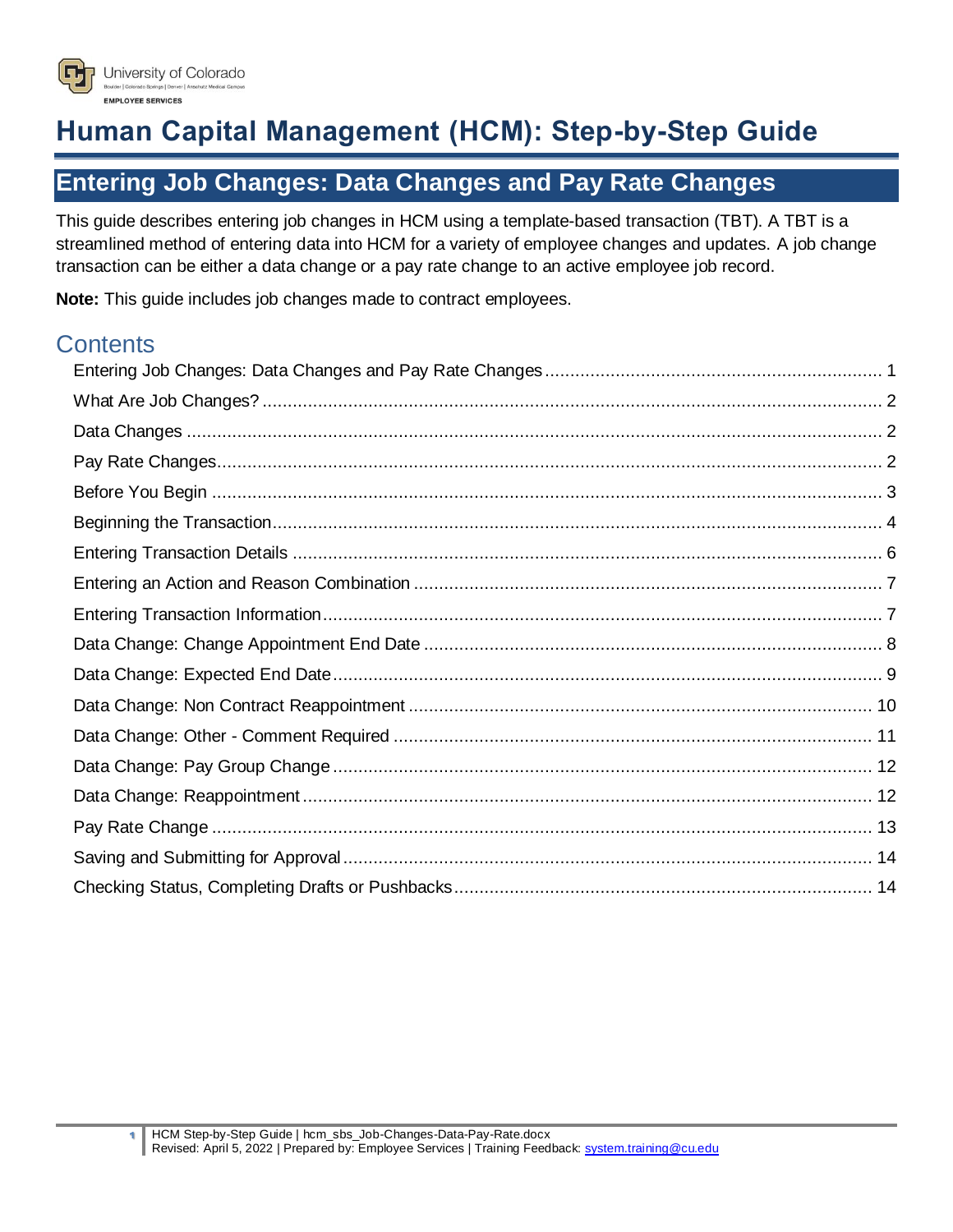# <span id="page-1-0"></span>**What Are Job Changes?**

A job change transaction can be either a data change or a pay rate change. These changes can be made to active employees, who may or may not be paid on contract.

### <span id="page-1-1"></span>**Data Changes**

Data changes can be made to the following items:

- Appointment End Date. Used for reporting purposes and to calculate encumbrances, as well as for other campus-specific reasons.
- Expected End Date. Used for Auto Term purposes. Refer to *Auto Term Step-by-Step Guide* for more information.
- Contract and Non-Contract Reappointments.
- Other job information related to employee classification, such as Officer Code, FLSA Status, Employee Type, Pay Group, and more. See [Entering Transaction Details](#page-10-0) later in this guide for more information.

### <span id="page-1-2"></span>**Pay Rate Changes**

Pay rate changes can be made when increasing or decreasing base or temporary pay, promoting or demoting an employee, or for other reasons.

**Note:** Faculty at the university are paid primarily using contract pay. Graduate students associated with teaching may also be paid on a contract. At the CU Boulder campus, all graduate students are paid on a contract. Contract pay is a calculation of pay that defines a contract pay type and its payment periods. Before the start of the academic year, faculty members elect the contract type indicating they are to be paid salary over 9 months or 12 months.

For contracts, the following pay rate changes can be made:

- o Making a pay rate change on an existing contract.
- o Setting up a new contract on an active job record (Reappointment).

**Boulder Campus:** If you are entering a reappointment with a funding change, or if you are making a pay rate change for a graduate student, contact the HR Service Center at [hrsc@colorado.edu.](mailto:hrsc@colorado.edu)

Other guides with contract-related information:

- If you are hiring a new employee on a contract, or rehiring a contract employee on a terminated record, refer to *[Hiring an Employee Step-by-Step Guide](https://www.cu.edu/docs/sbs-hiring-employee)*.
- If you are transferring an employee to a position while maintaining current contract parameters or with a new contract, refer to *[Transferring an Employee Step-by-Step Guide](https://www.cu.edu/docs/sbs-transferring-employee)*.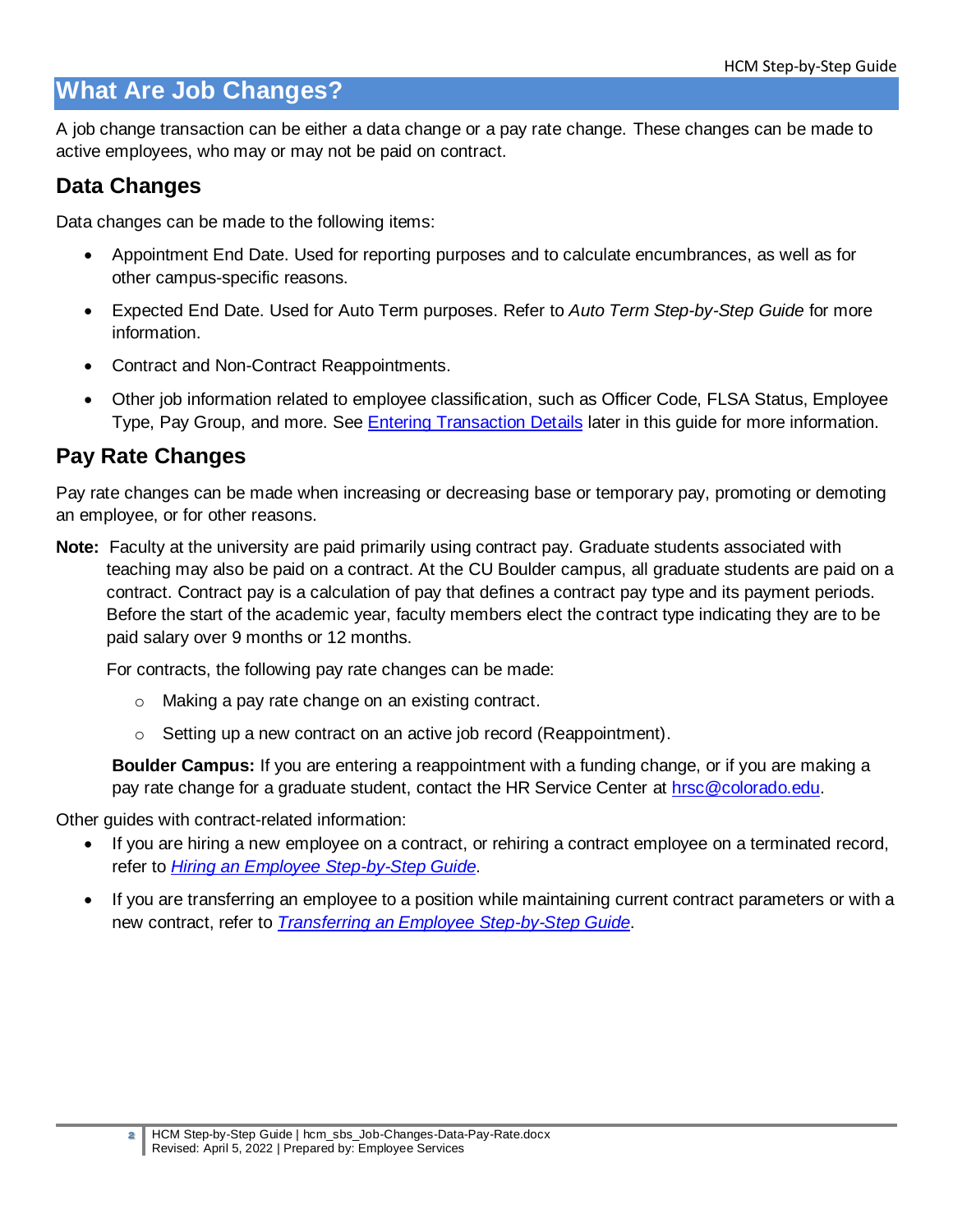# <span id="page-2-0"></span>**Before You Begin**

Before entering a job change (data change or pay rate change), you should have the following information:

- Employee ID.
- If the employee has multiple jobs, you should know the job record, or records, that you are updating.
- Know whether your Action is a data change, a pay rate change, or both. If you need to enter both a data change and a pay rate change, enter the Data Change transaction first and then the Pay Rate Change transaction. The effective dates can be the same because Job Data allows effective date sequencing.
- Know whether the employee is on, or going on, a contract.
- Effective date.
- **For pay rate changes:**
	- $\circ$  Position changes must be made and approved before making a pay rate change. If you need to update a position, refer to *Updating a Position Step-by-Step Guide*, which describes the process through Non-Pay Actions> Position Management.
	- o SpeedTypes associated with funding.
- **For job changes involving contract pay:**
	- $\circ$  In addition to Effective Date, you should know the Contract Begin Date, Contract End Date, Payment Begin Date, and Payment End Date.

To find dates that are correct for your campus, run the Contract Crosswalk/Setup query:

- 1. From the HCM Community Users dashboard, click the **HCM WorkCenter** tile.
- 2. Click the **Resources** tab.
- 3. Scroll down and select **Click here for ALL**.
- 4. Select **Contract Crosswalk/Setup** (CUES\_HCM\_CONTRACT\_CRSWLK).
- 5. From the **Business Unit** look up, select your campus.
- 6. From the **Employee Group** dropdown, select either **Faculty** or **Student**.
- 7. Click **View Results**.
- o Contract Pay Type: What is the academic selection of the employee? Is the contract to be paid over the academic year, or over 12 months (AY 9 pay 12). For lecturers, is it Fall/Spring or Other Pd Contract (used for non-semester time frames). If a graduate student, will it be fall, spring, or Other Pd Contract to pay over 9 months (students should never be set up on the AY 9 pay 9 contract).
- $\circ$  Pay Group: All professional employees paid on a contract must be in the MON paygroup. All students paid on a contract must be in the STM paygroup.
- o If you are making a reappointment with a funding change, you will need to know the SpeedType (Combination Code) of the fund supporting this position.

Refer to *Working with Contracts Job Aid* for more information.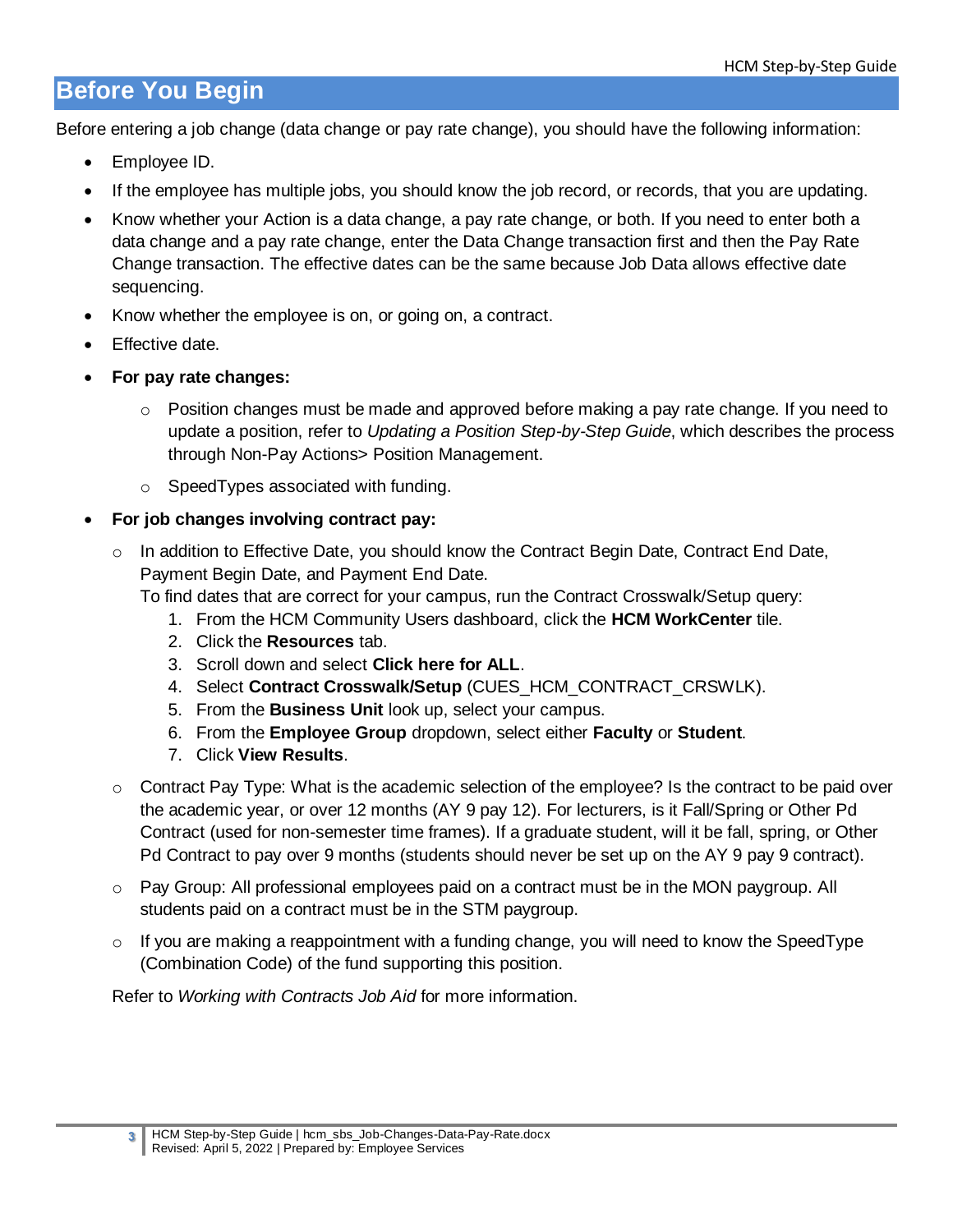#### **Navigation tips:**

#### ▼ HCM Community Users

Procedures in this guide begin from the HCM Community Users dashboard:

- 1. From the portal, click the **HCM** tile. The Employee Self Service dashboard appears.
- 2. Click **Employee Self Service**.
- 3. Click **HCM Community Users** to display the dashboard.

**The NavBar displays options for accessing other systems. Through the NavBar, you can select** CU Resources to access systems on the portal.

The magnifying glass is called a look up and displays search results for you to select valid field values.

The book and checkmark lets you spell check text boxes.

The down arrow lets you hide, or collapse, sections you do not want to view.

Click the arrow to expand the section.

# <span id="page-3-0"></span>**Beginning the Transaction**

To enter a job change:

1. From the HCM Community Users dashboard, click the **Transaction Launch Page** tile. The Transaction Launch Page appears. This page provides a single location for template based transactions.

|                                                                                                                    |                                   |                        | Related Content -   New Window   Help   Personalize Pag    |
|--------------------------------------------------------------------------------------------------------------------|-----------------------------------|------------------------|------------------------------------------------------------|
| <b>Transaction Launch Page</b>                                                                                     |                                   |                        |                                                            |
| <b>Search Criteria</b>                                                                                             |                                   |                        |                                                            |
| Empl ID                                                                                                            |                                   |                        |                                                            |
| <b>Empl Record</b>                                                                                                 |                                   |                        |                                                            |
| <b>First Name</b>                                                                                                  |                                   |                        |                                                            |
| <b>Last Name</b>                                                                                                   |                                   |                        |                                                            |
| $\overline{\mathbf{31}}$<br>Date of Birth                                                                          |                                   |                        |                                                            |
| <b>National ID</b>                                                                                                 |                                   |                        |                                                            |
| National ID Last 4                                                                                                 |                                   |                        |                                                            |
| Department                                                                                                         |                                   |                        |                                                            |
| *Search Option<br>$\checkmark$                                                                                     |                                   |                        |                                                            |
| Search<br>Clear All                                                                                                |                                   |                        |                                                            |
|                                                                                                                    |                                   |                        |                                                            |
| <b>ATS Applicants</b>                                                                                              | Personalize   Find   View All   2 | First 4 1 of 1 2 Last  |                                                            |
| <b>National ID</b><br>Source<br>System<br>Dept ID<br>Select<br><b>Applicant ID Name</b><br>Date of Birth<br>Last 4 | <b>Department Name</b>            | <b>Position Number</b> |                                                            |
| 0                                                                                                                  |                                   |                        |                                                            |
|                                                                                                                    |                                   |                        |                                                            |
| <b>Clear ATS Selection</b>                                                                                         |                                   |                        |                                                            |
|                                                                                                                    |                                   |                        |                                                            |
|                                                                                                                    |                                   |                        |                                                            |
| <b>HCM Data</b><br>National ID Effective                                                                           |                                   |                        | Personalize   Find   View All   2  <br>First 1 of 1 D Last |
| <b>Template</b><br><b>Action</b><br>Empl<br>Record Name<br>Select<br>Empl ID<br><b>Status</b><br>Date<br>Last 4    | Unit Dept ID Department Name      | Job Code Job Title     | Stnd<br>Date of Birth Termination<br><b>Hrs</b>            |
| $\Box$                                                                                                             |                                   |                        |                                                            |
| Clear HCM Selection                                                                                                |                                   |                        |                                                            |
| Add a Person                                                                                                       |                                   |                        |                                                            |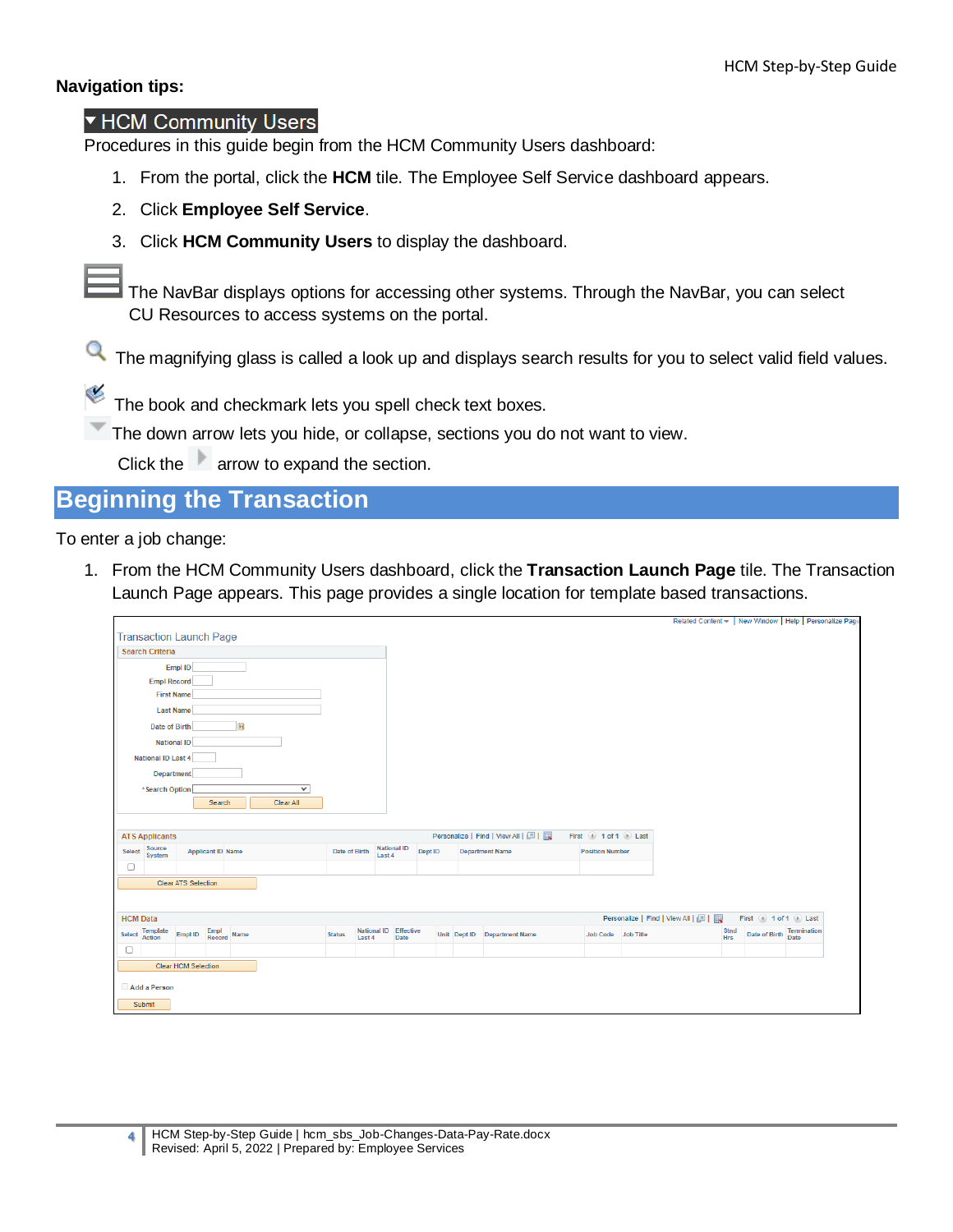- 2. In the Search Criteria section, type the **Empl ID**, or other personal identifying information you have.
- 3. From the **Search Option** list, select **Job Change**. This is required. The search option helps determine which template pages to display that are correct for your transaction. A Job Change presents templates for the following transactions:
	- Data or pay rate change to a non-contract employee
	- Data or pay rate change to an employee's existing contract.
	- Data change to create a new contract, or reappointment.
- 4. Click **Search**. The system searches HCM to find existing records of employees in the database that you have permission to update. Existing records include those that are active or on a short work break, as well as any future-dated transaction records that have been approved. HCM displays the results in the HCM Data table. If no results are returned, you may not have access to the record you are searching for.
- 5. From the HCM Data listing, select the checkbox of the employee (and job record, if applicable) that you are updating.
	- **Caution:** Because employees may have more than one job, it's important to ensure you have the correct employee and job record, before continuing. As only a few records are displayed at a time, you may need to page through the results to find the correct record, or search again using additional criteria.

| <b>HCM</b> Data |                       |                     |                     |               |                           |      |      | Personalize   Find   View All   2      |                           | First $\left($ 1 of 1 $\left($ $\right)$ Last |             |
|-----------------|-----------------------|---------------------|---------------------|---------------|---------------------------|------|------|----------------------------------------|---------------------------|-----------------------------------------------|-------------|
|                 | Select Template       | Empl ID             | Empl<br>Record Name | <b>Status</b> | National ID Eff<br>Last 4 | Date | Code | <b>Job Title</b>                       | <b>Stnd</b><br><b>Hrs</b> | Date of Birth Date                            | Termination |
|                 | <b>Job</b><br>Request |                     |                     | Active        |                           | 06/6 |      | Business Services Professional   40.00 |                           |                                               |             |
|                 |                       | Clear HCM Selection |                     |               |                           |      |      |                                        |                           |                                               |             |

- 6. Click **Submit**. A message appears, asking if this is a contract employee.
- 7. Indicate whether this employee is paid on a contract:
	- If this employee is not being paid on a contract, click **No**.
	- If the employee is being paid on a contract, click **Yes**. The system displays another message asking if this is a new contract.
		- o If this is not a new contract, click **No**.
		- o If this is a new contract, click **Yes**. You're entering a reappointment. The system prompts you to enter an effective date of the contract. Select or enter the effective date and click **OK**. The system checks whether there is an overlapping contract; if there is an overlap, an error message appears and you are returned to the Transaction Launch Page.
		- **Note:** HCM populates other related contract dates based on the effective date of the contract. To view contract dates for your campus, run the Contract Crosswalk Query from Related Content.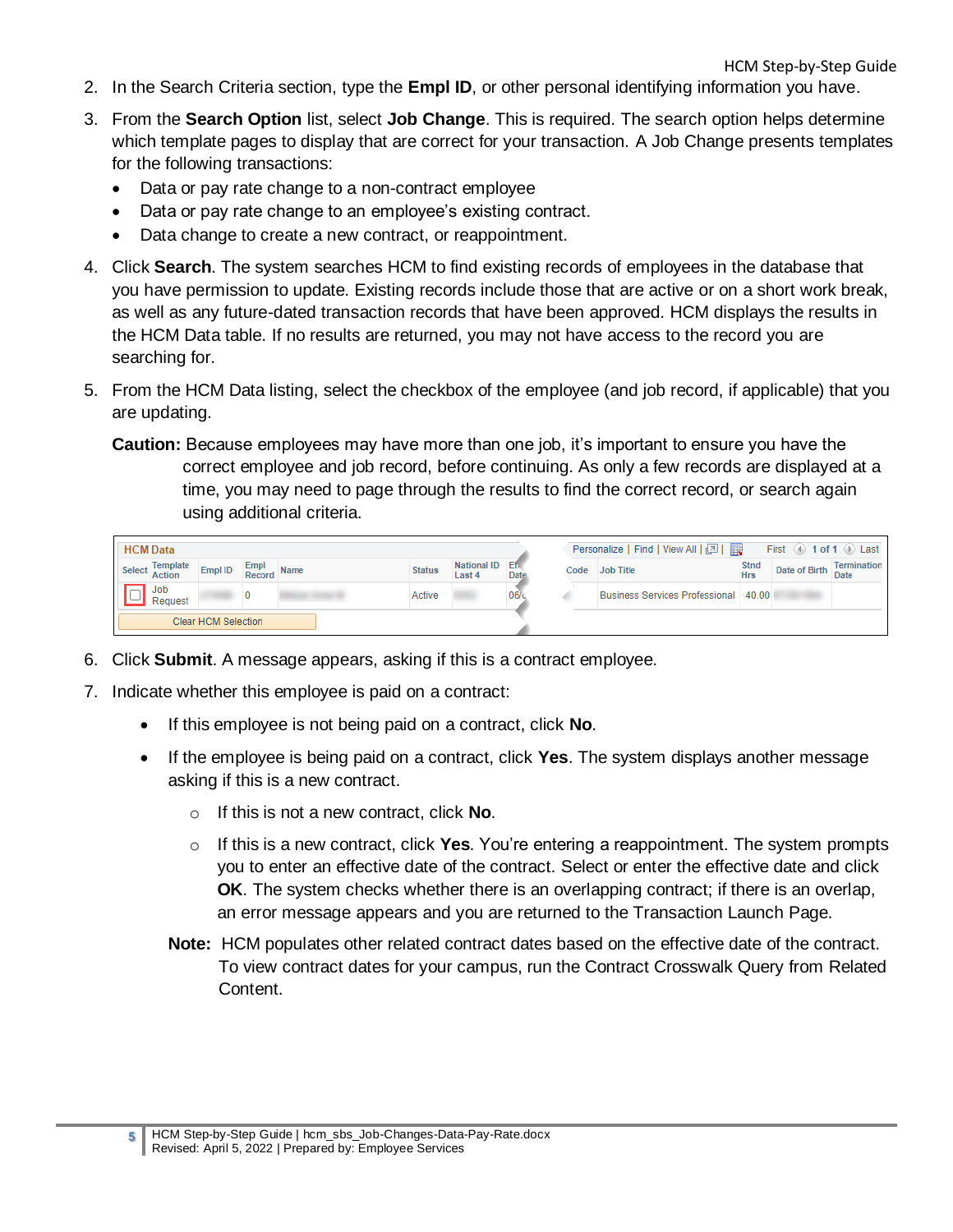After responding to the contract prompts, the Enter Transaction Details page appears, displaying the name of the template you are using and required fields, which appear with an asterisk.

| <b>Template Based Transactions</b>                           |                                                 |  |
|--------------------------------------------------------------|-------------------------------------------------|--|
| <b>Enter Transaction Details</b>                             |                                                 |  |
| The following transaction details are required.              |                                                 |  |
| <b>Template</b>                                              | Direct Non-Contract Job Change Request Template |  |
| <b>Organizational Relationship</b>                           | Employee                                        |  |
| Country                                                      | <b>United States</b>                            |  |
| *Empl ID                                                     | ◥                                               |  |
| *Employment Record Number 0 (Business Services Professional) | $\checkmark$                                    |  |
| Ħ<br>*Job Effective Date 08/13/2020                          |                                                 |  |
| *Action                                                      | $\checkmark$                                    |  |
| *Reason Code                                                 | $\checkmark$                                    |  |
| Continue<br>Cancel                                           |                                                 |  |
| $\equiv$ Notify                                              |                                                 |  |

# <span id="page-5-0"></span>**Entering Transaction Details**

The Transaction detail values can vary depending on the change you are making, or template your are using.

- 1. Verify you have the correct employee.
	- a. Right-click the Related Actions wedge displayed next to the employee's name, and click **CU Person Organizational Summary**. Additional information about the employee is displayed, including Person ID (Empl ID) and Department.
	- b. Close the window to return to the Enter Transaction Details page.
- 2. In the **Job Effective Date**, type or select the effective date of the job change. The default is today's date.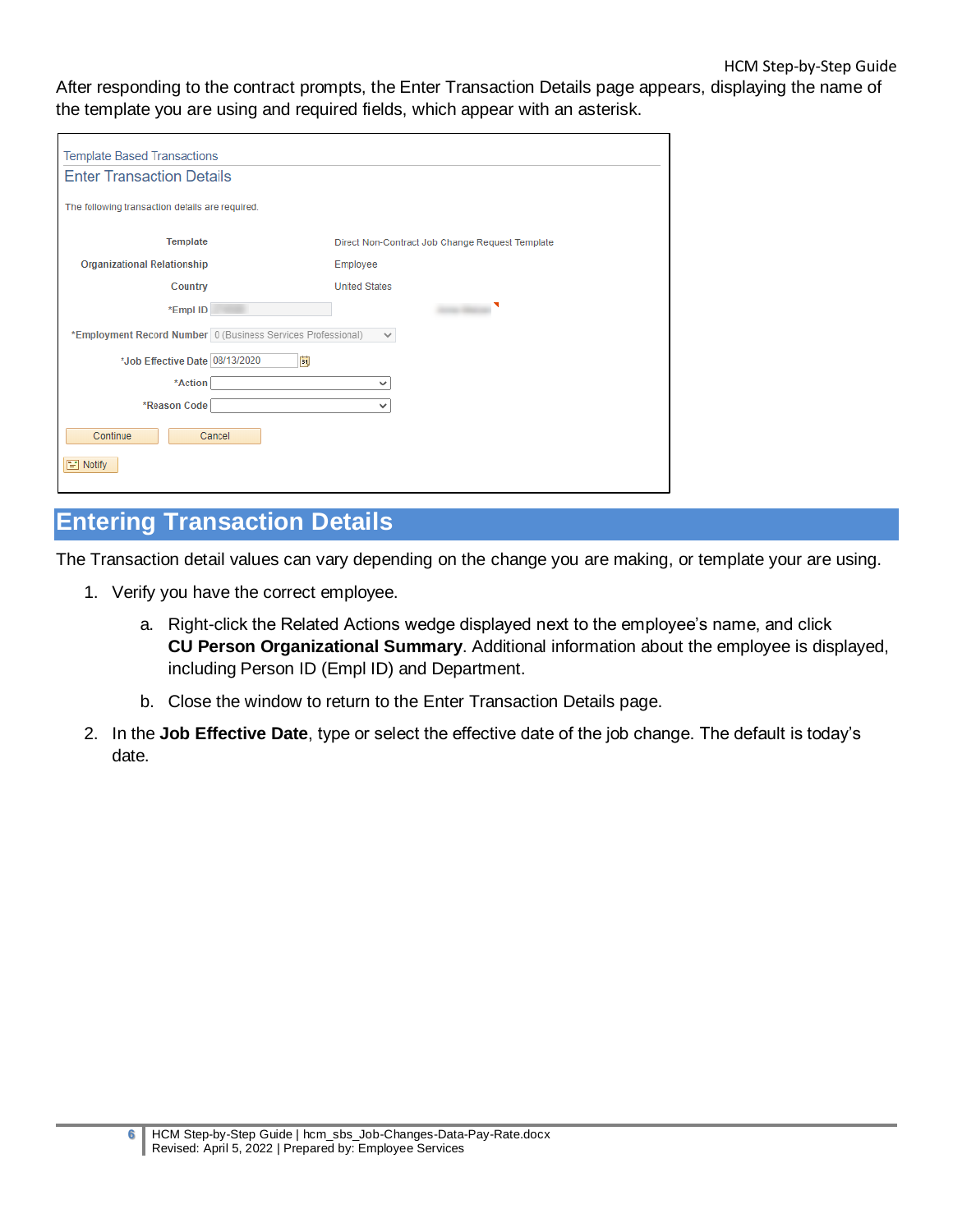# <span id="page-6-0"></span>**Entering an Action and Reason Combination**

HCM templates are designed to help you enter accurate information and avoid mistakes. Selecting an Action and Reason gives the system information it needs to provide you with appropriate defaults as well as determine the correct approval workflow for the transaction.

- 1. From the **Action** dropdown list, select the type of action you are taking:
	- Data Change
	- Pay Rate Change
- 2. From the **Reason Code** dropdown list, select the reason for the change:
	- **Data Change Reasons:**
		- o Change Appointment End Date
		- o Expected End Date
		- o Non Contract Reappointment (Non-contract employees only)
		- o Other Comment Required
		- $\circ$  Reappointment. If you indicated that this transaction was on a new contract, the Action of Data Change and Reason of Reappointment is already selected for you.

#### **Pay Rate Change Reasons:**

- o Base Pay Decrease in Pay
- $\circ$  Base Pay Increase in Pay
- o Demotion
- o Pay Component Distribution Adj (Non-contract employees only)
- o Partial-Leave Contracts (Contract paid employees only)
- o Percent of Time Change. (Select this reason to change the compensation after changing percent of time in position.)
- o Promotion
- o Restore Pay
- o Sabbatical (Contract paid employees only)
- $\circ$  Temp Pay Increase in Pay
- o Temp Pay Decrease in Pay
- 3. Click **Continue**. The Enter Transaction Information page appears.

# <span id="page-6-1"></span>**Entering Transaction Information**

Depending on the selected Action and Reason, you can edit only those fields that are editable for the transaction. Click one of the following links for more details about your selected Action and Reason:

- [Data Change: Change Appointment End Date](#page-7-1)
- [Data Change: Expected End Date](#page-8-1)
- [Data Change: Non Contract Reappointment](#page-9-1)
- [Data Change: Other –](#page-10-1) Comment Required
- [Data Change: Pay Group Change](#page-11-2)
- [Data Change: Reappointment](#page-11-3)
- [Pay Rate Change](#page-12-1)

**<sup>7</sup>** HCM Step-by-Step Guide | hcm\_sbs\_Job-Changes-Data-Pay-Rate.docx Revised: April 5, 2022 | Prepared by: Employee Services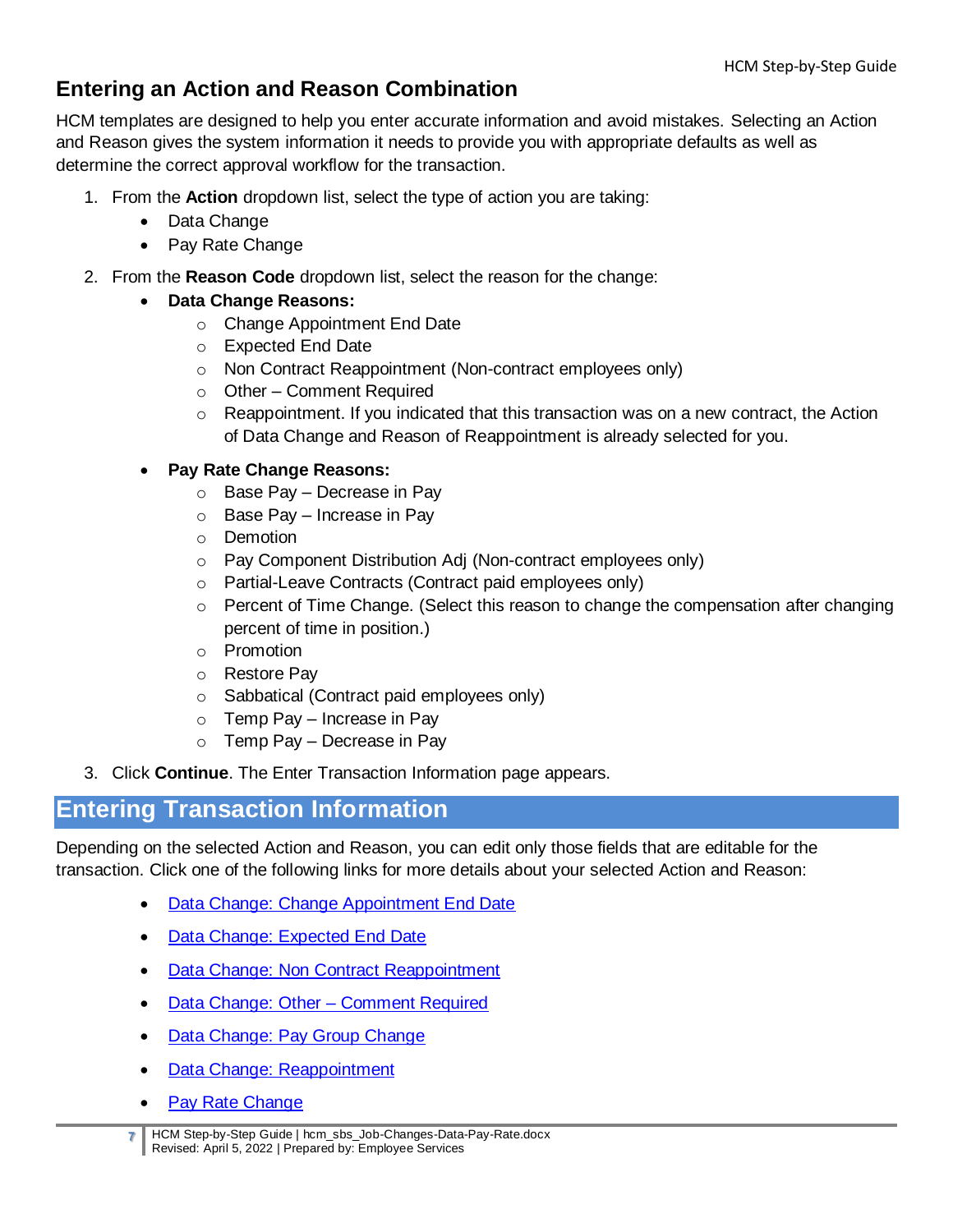### <span id="page-7-1"></span><span id="page-7-0"></span>**Data Change: Change Appointment End Date**

The Appointment End Date is used for reporting purposes, to calculate encumbrances, and other campusspecific reasons. To change an appointment end date:

1. Scroll down to the Employment – Additional Data section, and select or enter a new **Appointment End Date**. A message appears indicating that this date is not used for Auto Term.

| <b>Employment - Additional Data</b>                              |                                                                   |  |  |  |
|------------------------------------------------------------------|-------------------------------------------------------------------|--|--|--|
| Appointment End Date 05/31/2021<br>Ħ<br>(Not Used for Auto Term) | Message                                                           |  |  |  |
| <b>Work Location - Expected Job End Date</b>                     |                                                                   |  |  |  |
| <b>Expected Job End Date</b><br>(Used for Auto Term)             | Appointment End Date (1000,31307)                                 |  |  |  |
| <b>Comments</b>                                                  | This entry date will not be used in the auto termination process. |  |  |  |
| <b>Job Notes</b><br>囨                                            | 0K                                                                |  |  |  |
| <b>Attachments</b>                                               |                                                                   |  |  |  |
| You have not added any attachments.                              |                                                                   |  |  |  |
| Add Attachment                                                   |                                                                   |  |  |  |
| Return to Enter Transaction Details Page                         |                                                                   |  |  |  |
| Save as Draft<br>Save and Submit                                 | Cancel                                                            |  |  |  |
| Save and Submit for Approval                                     |                                                                   |  |  |  |

- 2. Click **OK**.
- 3. Enter any comments in the **Job Notes** field. When this transaction is approved, these comments populate Job Notes in Job Data.
- 4. Continue to [saving and submitting for approval.](#page-13-2)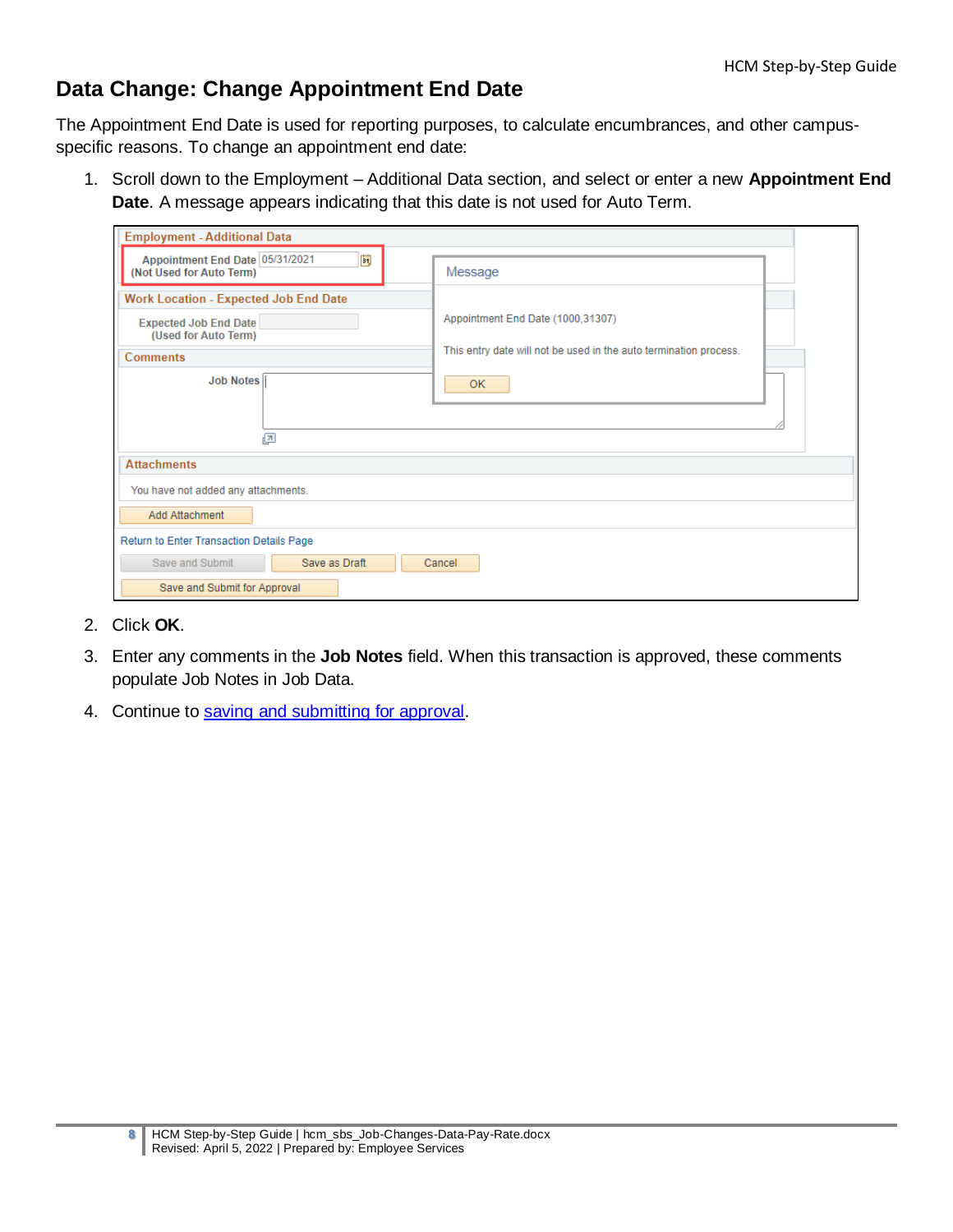# <span id="page-8-0"></span>**Data Change: Expected End Date**

The Expected End Date is the date on which an employee will be automatically terminated in HCM. Refer to *Auto Term Step-by-Step Guide* for more information.

To change the Expected End Date:

<span id="page-8-1"></span>1. Scroll down to Work Location – Expected Job End Date, and select or enter a new **Expected Job End Date**. A message appears confirming that you want the expected end date (EED) to be evaluated as part of the Auto Term Process.

|   | <b>Work Location - Expected Job End Date</b>                                                                                                                                                                                                                                |  |
|---|-----------------------------------------------------------------------------------------------------------------------------------------------------------------------------------------------------------------------------------------------------------------------------|--|
|   | ij<br><b>Expected Job End Date</b><br>(Used for Auto Term)                                                                                                                                                                                                                  |  |
|   | <b>Comments</b>                                                                                                                                                                                                                                                             |  |
|   | <b>Job Notes</b>                                                                                                                                                                                                                                                            |  |
|   | Message                                                                                                                                                                                                                                                                     |  |
| A | Expected Job End Date (1000,31305)<br>By entering this date, you are requesting to have this EED be evaluated at the time the End Job Automatically process runs to determine if they are eligible to be automatically<br>terminated.<br>,,,,,,,,,,,,,,,,,,,,,,,,,,,,<br>OK |  |
|   | Return to Enter Transaction Details Page<br>Save and Submit<br>Save as Draft<br>Cancel                                                                                                                                                                                      |  |
|   | Save and Submit for Approval                                                                                                                                                                                                                                                |  |

- 2. Click **OK**.
- 3. Enter any comments in the **Job Notes** field. When this transaction is approved, these comments populate Job Notes in Job Data.
- 4. Continue to [saving and submitting for approval.](#page-13-2)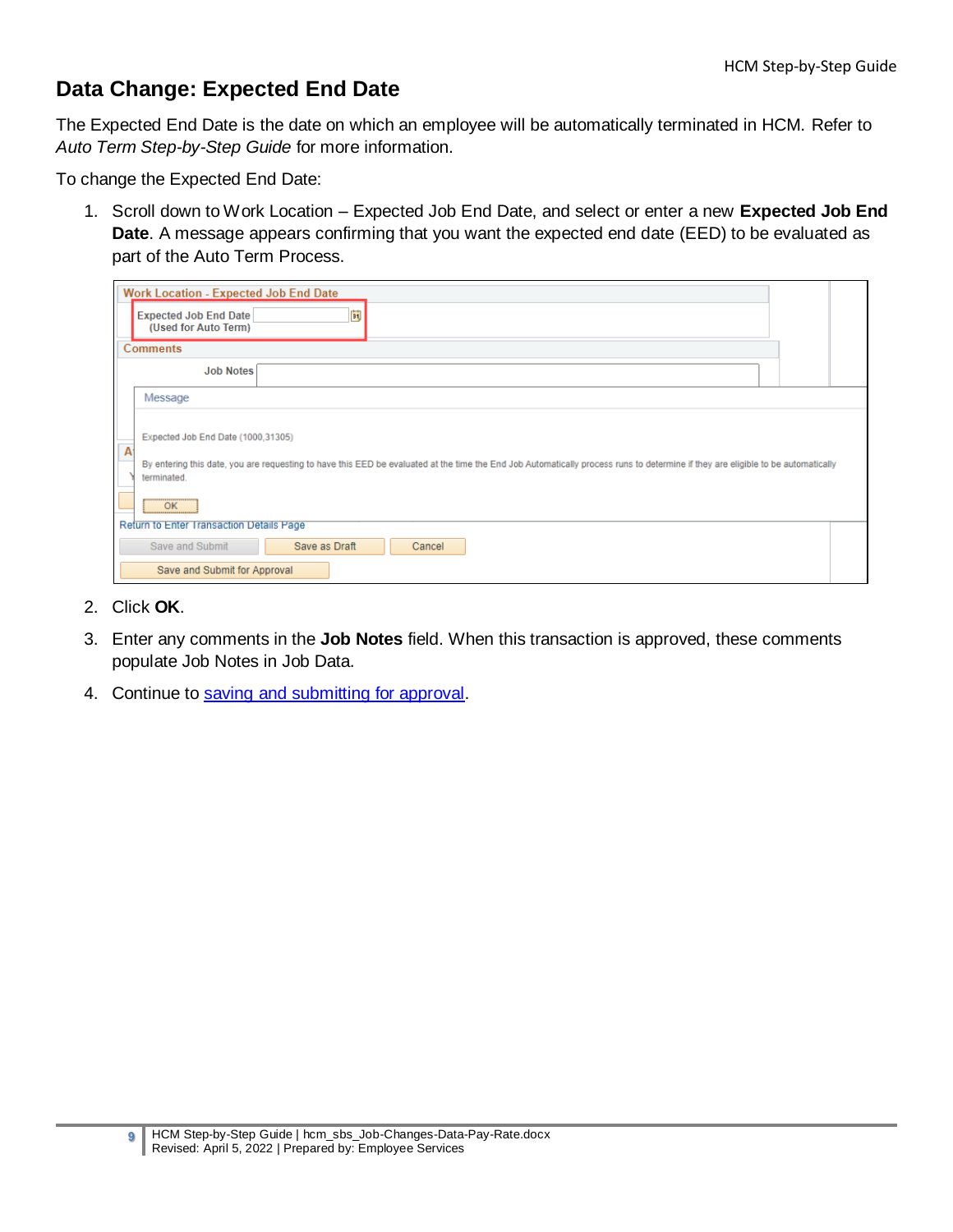### <span id="page-9-1"></span><span id="page-9-0"></span>**Data Change: Non Contract Reappointment**

For non-contract employees, you can update certain information to create a non-contract reappointment. You can update pay group, employee type, and compensation information. You can also enter an Appointment End Date and Expected End Date, on which an employee may be automatically terminated in HCM. Refer to *Auto Term Step-by-Step Guide* for more information.

To enter a non-contract reappointment:

- 1. Scroll down to Job Payroll Information.
- 2. Update the following fields, as needed:
	- Pay Group.
	- Employee Type.
	- Compensation Frequency.
	- Pay Components. (Comp Rate Code, Compensation Rate, and Compensation Frequency)
	- Appointment End Date.
	- Expected End Date.

| <b>Job - Payroll Information</b>                        |                                                     |                          |                                        |
|---------------------------------------------------------|-----------------------------------------------------|--------------------------|----------------------------------------|
| Pay Group USX                                           |                                                     | Q                        | Employee Type Salaried<br>$\checkmark$ |
| <b>Tax Location Code DENVER</b>                         |                                                     |                          |                                        |
|                                                         | Job Compensation - Payroll Currency and Frequency   |                          |                                        |
| Frequency                                               | Compensation Monthly - Salary<br>v                  |                          |                                        |
| <b>Job Compensation - Pay Components</b>                |                                                     |                          |                                        |
|                                                         | Comp Rate Code BASEM - Base Monthly<br>$\checkmark$ | <b>Compensation Rate</b> | 4583.330000                            |
| Frequency                                               | <b>Compensation</b> Monthly - Salary<br>v           |                          |                                        |
| <b>Job Compensation - Pay Components - 2</b>            |                                                     |                          |                                        |
| Comp Rate Code                                          | Q                                                   | <b>Compensation Rate</b> |                                        |
| <b>Compensation</b><br>Frequency                        | Q                                                   |                          |                                        |
| <b>Job Compensation - Pay Components - 3</b>            |                                                     |                          |                                        |
| Comp Rate Code                                          | Q                                                   | <b>Compensation Rate</b> |                                        |
| <b>Compensation</b><br>Frequency                        | Q                                                   |                          |                                        |
| <b>Employment - Additional Data</b>                     |                                                     |                          |                                        |
| <b>Appointment End Date</b><br>(Not Used for Auto Term) | Ħ                                                   |                          |                                        |
| <b>Work Location - Expected Job End Date</b>            |                                                     |                          |                                        |
| <b>Expected Job End Date</b><br>(Used for Auto Term)    | Ħ                                                   |                          |                                        |
| <b>Comments</b>                                         |                                                     |                          |                                        |
| <b>Job Notes</b>                                        | त्रज                                                |                          |                                        |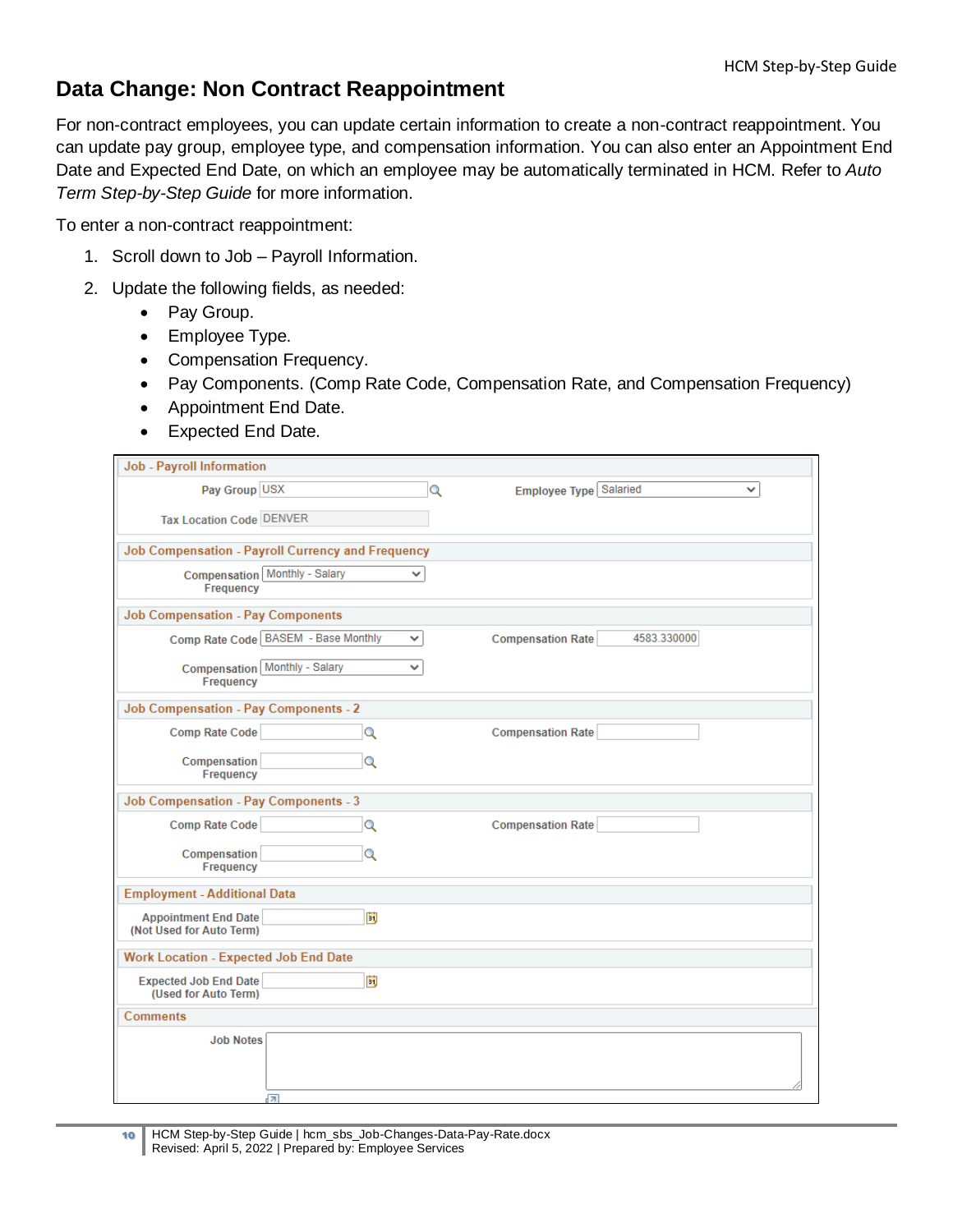- 3. Enter any comments in the **Job Notes** field. When this transaction is approved, these comments populate Job Notes in Job Data.
- <span id="page-10-1"></span>4. Continue to [saving and submitting for approval.](#page-13-2)

### <span id="page-10-0"></span>**Data Change: Other - Comment Required**

To enter an other data change:

- 1. Scroll down to Job Information Employee Classification, where the first editable field appears.
- 2. Update the following fields, as needed:
	- Officer Code.
	- FLSA Status.
	- Pay Group. Changing the Pay Group will likely have an effect on the employee's benefits. Before proceeding with making this change, be certain that you know the impact.
	- Employee Type.
	- Tax Location Code.
	- Compensation Frequency. For contracts, this field is display only with a value of C displayed.
	- Comp Rate Code. For contracts, this field is display only with a vale of BASEC displayed.
	- Compensation Rate.
	- Appointment End Date.
	- Expected End Date.
- 3. Because comments are required, enter any comments in the **Job Notes** field. When this transaction is approved, these comments populate Job Notes in Job Data.
- 4. Continue to [saving and submitting for approval.](#page-13-2)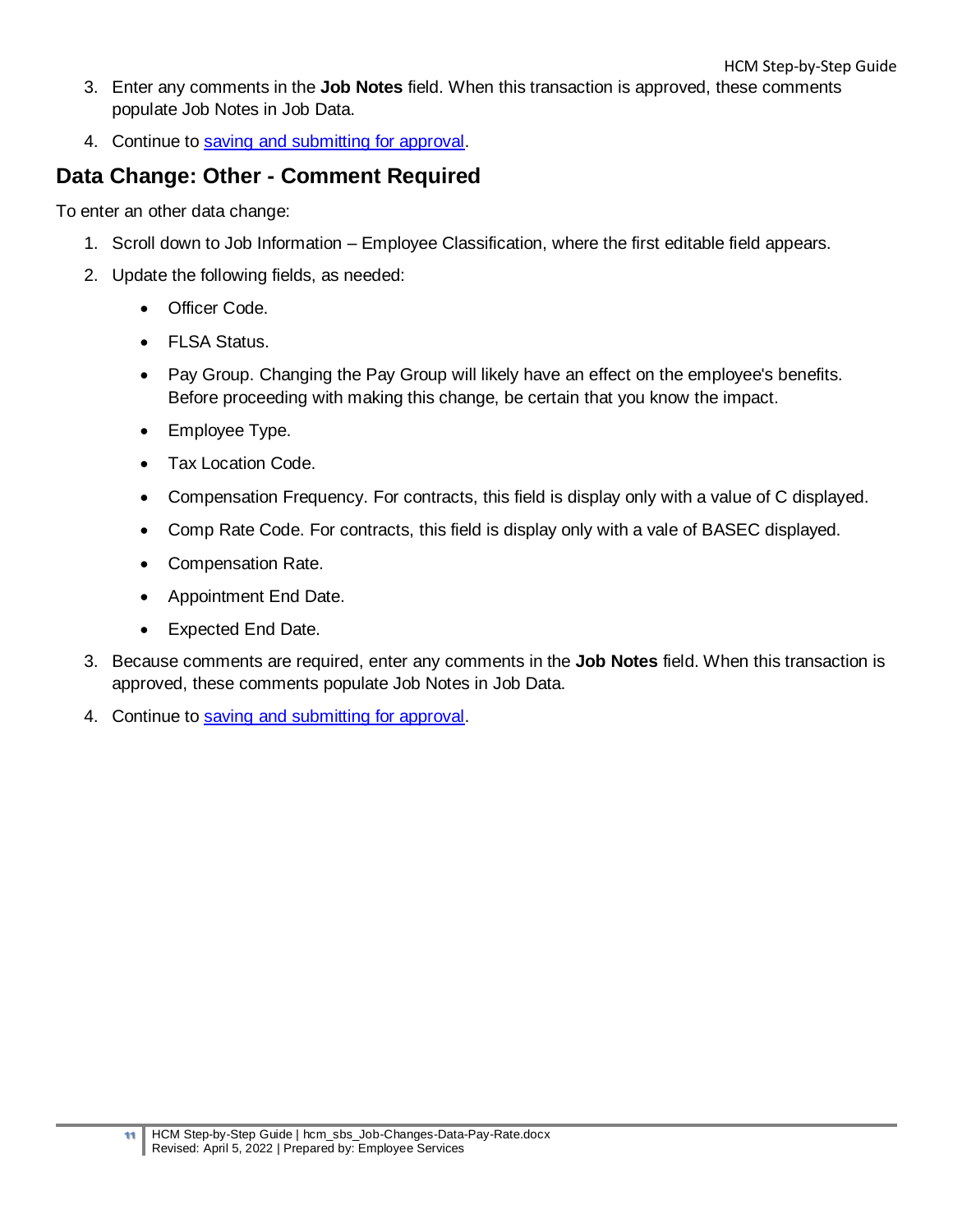# <span id="page-11-0"></span>**Data Change: Pay Group Change**

To enter a pay group data change:

- <span id="page-11-2"></span>1. Scroll down to Job– Payroll Information, where the first editable field appears.
- 2. Update the following fields, as needed:
	- Pay Group.
	- Employee Type.
	- Compensation Frequency. For contracts, this field is display only with a value of C displayed.
	- Comp Rate Code. For contracts, this field is display only with a vale of BASEC displayed.
	- Compensation Rate.
	- Appointment End Date.
	- Expected End Date.
- 5. Enter any comments in the **Job Notes** field. When this transaction is approved, these comments populate Job Notes in Job Data.
- 6. Continue to [saving and submitting for approval.](#page-13-2)

### <span id="page-11-1"></span>**Data Change: Reappointment**

If you indicated that this transaction was for a contract employee on a new contract, the Action of Data Change and Reason of Reappointment were selected for you.

From the Enter Transaction Details page you can update the following fields:

- <span id="page-11-3"></span>• Compensation Rate.
- Contract Term Period. If you choose an effective date that corresponds to one of your campus contracts setup on the campus crosswalk, the following fields will be autodefaulted and will not be editable. If the effective date does not correspond to an established contract "Default Appointment Period" must be chosen.
- CU Contract End Date. If Default Appointment Period is chose, this field will indicate the Contract End Date.
- Effective Date. (CU Denver Only.)

Enter any comments in the **Job Notes** field. When this transaction is approved, these comments populate Job Notes in Job Data.

Refer to the *Working with Contracts Job Aid* for more information about these fields.

Continue to [saving and submitting for approval.](#page-13-2)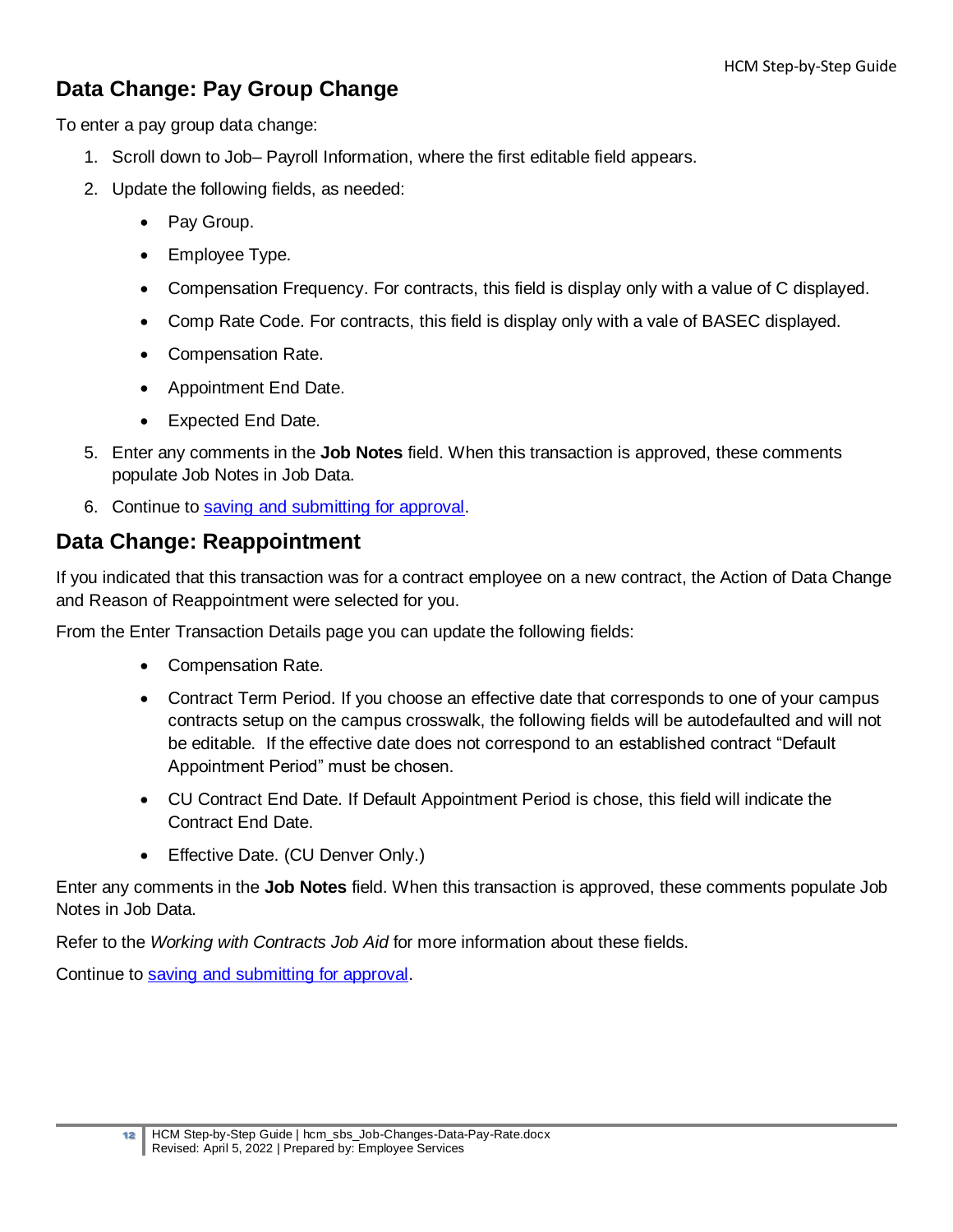### <span id="page-12-0"></span>**Pay Rate Change**

To enter a pay rate change:

- <span id="page-12-1"></span>1. Scroll down to Job–Payroll Information, where the first editable field appears.
- 2. Update the following fields, as needed, depending on the Reason selected for the pay rate change:
	- Pay Group.
	- Employee Type.
	- Compensation Frequency. For contract employees, system displays Contract and is not editable.
	- Comp Rate Code. For contract employees, system displays BASEC and is not editable.
	- Compensation Rate.
		- $\circ$  Type the compensation rate that is correct for the employee type. (Hourly rate or annual salary)
		- o For contracts, type the amount paid over the payment term of the contract.
	- Additional Pay Components. If applicable. Pay Components 2 and 3 let you specify other components of pay (for non-contract employees only). These fields are not editable for an increase or decrease in base pay, or for a percent of time change.
	- **Note:** The values you select for Compensation Frequency and Compensation Rate Code must be compatible with the type of employee (hourly or salaried) and that employee's pay cycle (biweekly or monthly) and paygroup. Refer to *[Valid Compensation Frequency and Compensation](https://www.cu.edu/docs/jaid-Valid-Comp-Freq-Comp-Rate-Combinations)  [Rate Code Combinations Job](https://www.cu.edu/docs/jaid-Valid-Comp-Freq-Comp-Rate-Combinations) Aid* for a listing of valid combinations of these values.
- 3. Enter any comments in the **Job Notes** field. When this transaction is approved, these comments populate Job Notes in Job Data.
- 4. Continue to [saving and submitting for approval.](#page-13-2)